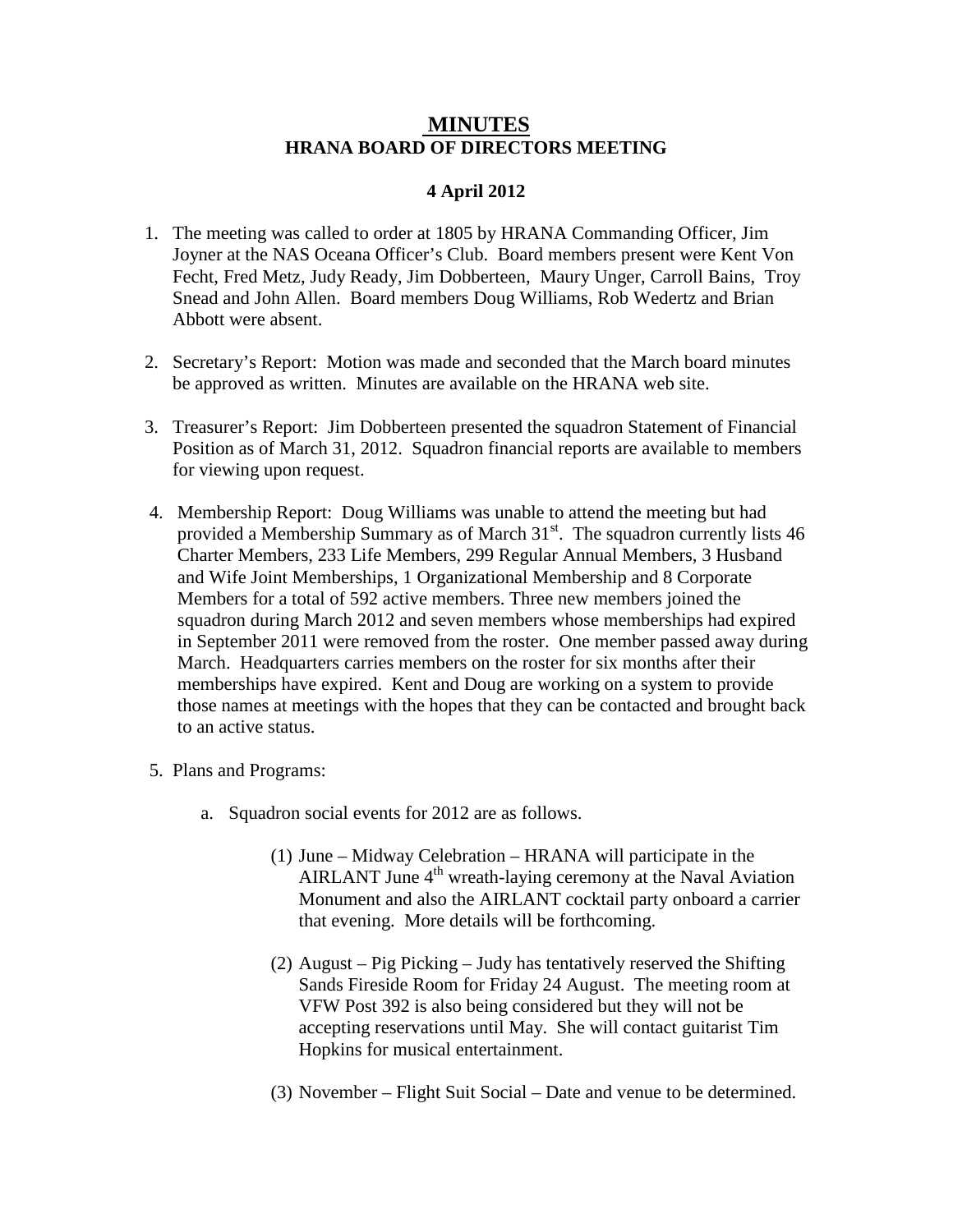(4) December – Christmas Party – Date and venue to be determined.

- 6. April Luncheon: Wednesday April 18th, 1130 at the Dam Neck Annex Shifting Sands Club, Fireside Room. Speaker to be announced.
- . 7. PAO Report: Troy reported that he is preparing articles on the last patching ceremony as well as the March luncheon for Wings of Gold. Troy also discussed the upcoming Virginia Beach Crime Solvers Annual Pig Pickin' and announced that he has tickets available.
- 8. Monument Report: Fred reported that there is still a problem in the Memorandum of Understanding with the city concerning use of the monument site. He is scheduled to meet with Mike Eason Thursday April 5<sup>th</sup> to discuss the MOU and the City's proposed setup for summer presentations at the monument site. Current City plans call for scaffolding, which is very unsightly and distracts from the beauty of the monument site. The new camera has been ordered The last two plaques are now in place and there are 15 spaces remaining.
- 9. Old Business:
	- a. Golf Tournament Friday April  $27<sup>th</sup>$ . Flyers are out. Potential hole sponsors are being contacted. So far, participation looks good.
	- b. HRANA Letter to Headquarters: The letter has been sent to the ANA Chairman and President, all directors, ADM. Holloway, Dutch Rauch, Mike Field and Zip Rausa. Copies will also be sent to ADM. Abbott, VADM. Dunn, VADM. Less and John Lehman. Kent will email the letter to HRANA members and to the other ANA squadrons.
	- c. Little Creek Officer's Club Availability Kent will meet with club manager Amy Hummel and Little Creek Assistant MWR Director Rick Cabral to discuss the feasibility of holding some future events at the facility.
	- d. 2012 Air Show Chalet Support Letters Kent reported that responses have been good so far.

10. New Business:

- a. STEM Opportunity: HRANA has been made aware of an opportunity to assist an organization called STARBASE Victory with the STEM program. Lurch will contact TBall Hayden to see what type of assistance they are seeking.
- b. Gift Memberships for Luncheon Speakers: The board decided that squadron